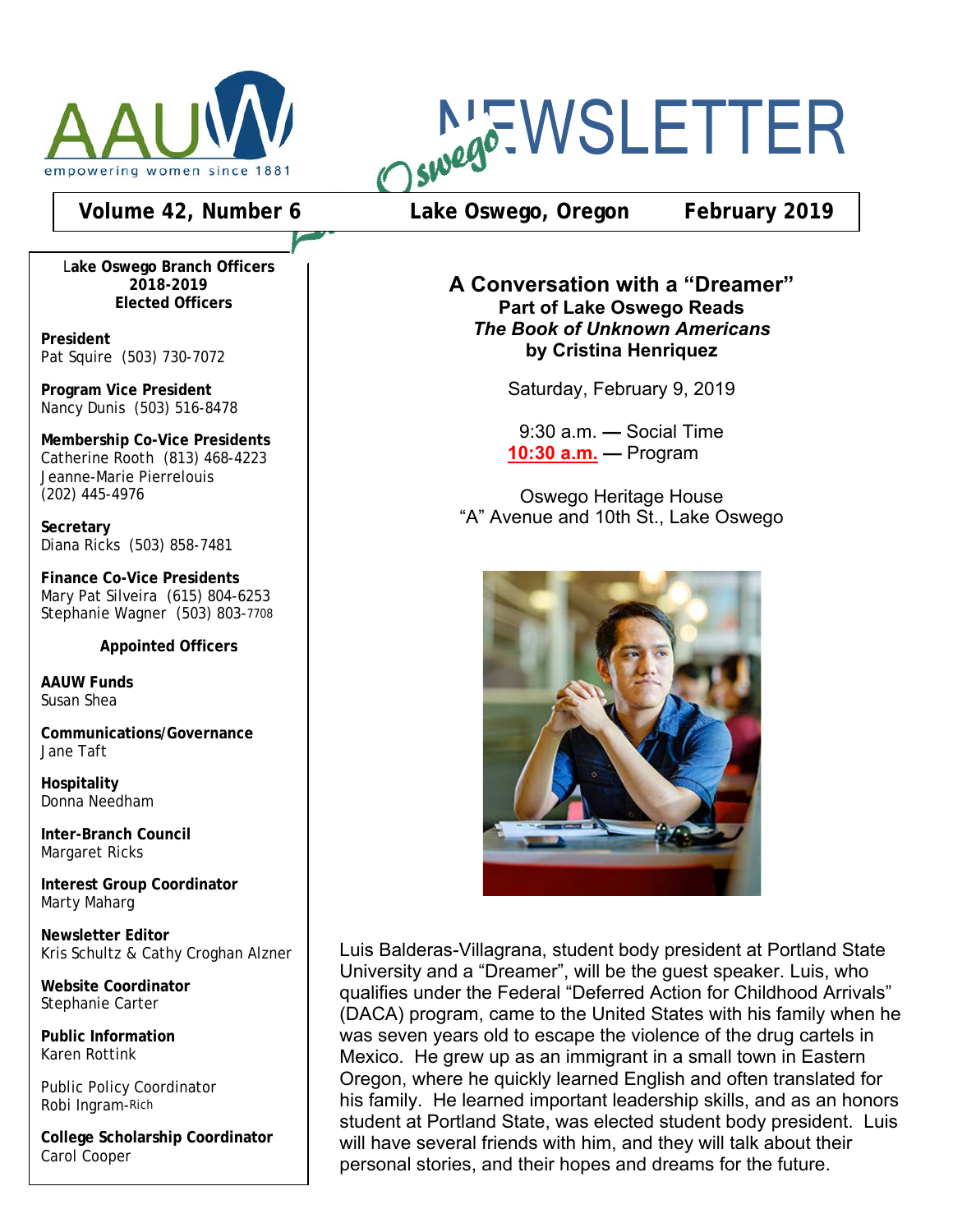# **Squire's Scribblings**



Pat serving up paella in her Flamenco theme apron

I have missed the past two branch meetings because I had bad colds.

But I really missed those meetings: seeing all of my AAUW pals, missing the great speakers, and just the collegial and warm feeling I get from being around smart women who care.

Sitting home made me reflect on some of the things I really enjoy about AAUW:

• The mission. As someone once said, "it's a no brainer." Advancing equity for women and girls. We've come a long way baby, but we still

have work to do, and I'm happy to say that we are doing it!

- The friendships. I have met people I probably wouldn't know if it hadn't been for AAUW, and they are friends I will always treasure.
- The interest groups. While I have always been a reader (my dad ran the U of O Bookstore when I was growing up so most of my presents were books), I have learned of so many new authors and I love it! (If you're a reader and aren't in a book group, take a look at them and try them out to see your fit  $-$  they're all very different!)
- The speakers. For the past two years, Nancy Dunis has been our program chair, and our two chairs before that were great, too. Our speakers address the concerns of women today with a special focus on AAUW's top issues. Bravo! They've all been interesting, informative and stimulating.
- All of our members. We always hope that our members will find something of interest and many of our members go out of their way to get new people engaged. If you don't feel the love, take initiative -- I urge you to get involved in your own way so you can truly enjoy this group.
- Our many volunteers. I've been involved with many volunteer organizations in the past and I've never met so many strong women who do their volunteer jobs so well. Thanks for that dedication to our organization and each other.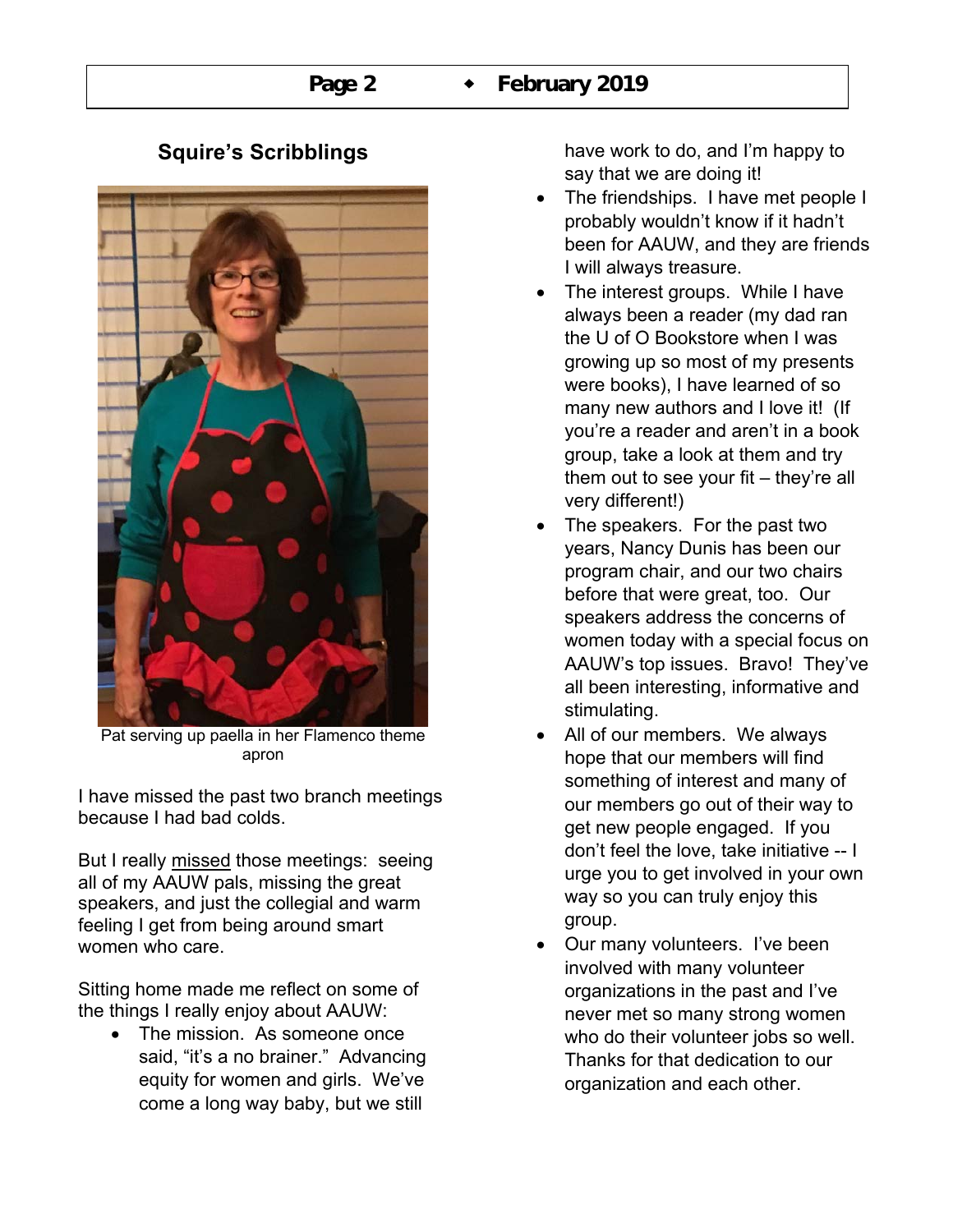And now, calling all readers and/or those interested in immigration. *The Book of Unknown Americans* by Cristina Henriquez, is the 2019 Lake Oswego Reads book. (You don't have to live in Lake Oswego to be a part of this February celebration!) This contemporary novel about immigrants tells stories of bravery, commitment, family ties, and love. Our speaker for February, Luis Balderas-Villagrana, personifies these themes. Luis is a "Dreamer," and when you meet him, you will see that this characterization literally is true. As a "Deferred Action for Childhood Arrivals" – DACA recipient, Luis is making the most of his opportunities – he's an honors student at Portland State University and was elected Student Body President. I urge you to come and meet this remarkable young man and hear his story.

#### See you in February!



\*\*\*\*\*\*\*\*\*\*\*\*\*\*\*\*\*\*\*\*\*\*\*\*

This Photo by unkown Author is licensed under CC BY-SA-NC

#### **Wanted—Portable Riser**

36"HX12"WX12"L on which a projector can sit. If you have something that is suitable, or is an actual riser you would like to donate, contact Program Chair Nancy Dunis at n.dunis65@gmail.com

# **Thank You**

Many thanks to the thirty-five members who contributed to the Lake Oswego AAUW 2018 Education and Scholarship Fund from October 1st through December 31st. Their combined efforts raised a total of \$2,030. These funds will be used to support our Clackamas Community College scholarship as well as education programs to enhance understanding of the new Oregon equal pay legislation and Title IX. Look for updates on our actions in future newsletters!

#### Donors include:

Betty Barber, Pamela Berg, Stephanie Carter, Carol Cooper Cathy Croghan Alzner, Jo Ann Frost Judy Hale, Penny Hansen, Sharon Hawley Terry Hyland, Catharine Hojem Ann Keddie, Susan Kingzett Jeanne Lemieux, Cheryl Levie Jackie Magner, Marty Maharg, Donna Needham, Marlene Orchard Jeanne-Marie Pierrelouis Stella Pirrung, Diana Ricks Cathi Rooth, Lynn Rothert Karen Rottink, Teresa Schrader Kris Schultz, Susan Shea Mary Pat Silveira, Pat Squire Jane Taft, Stephanie Wagner Joan Waldron, Shirley Ward Bettirae Willis

Thank you to Ann Keddie for her additional donation in memory of Peggy Lineweaver.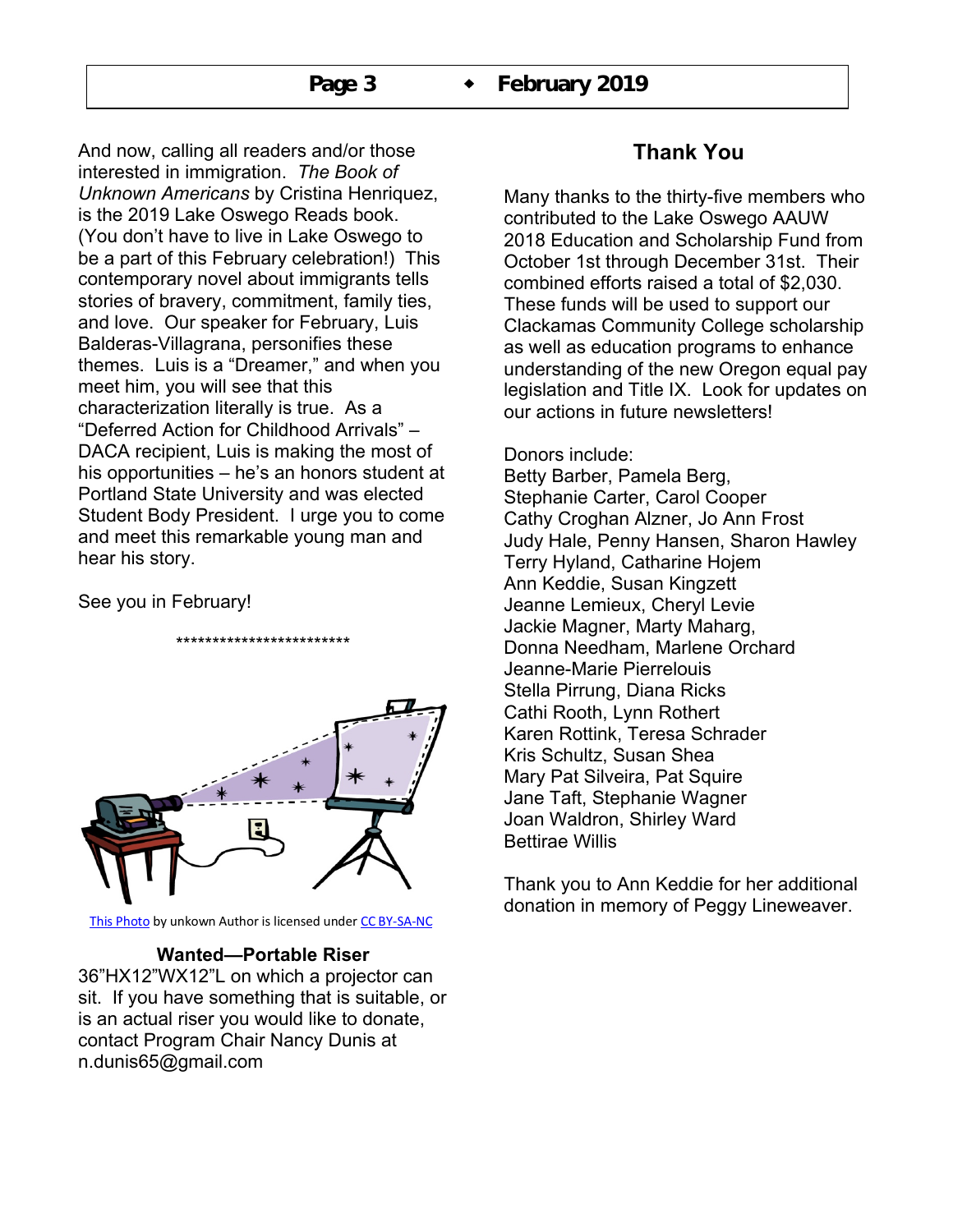# **Book Blurb**



Nancy Dunis recommends Cristal Glangchai's *Venture Girls – Raising Girls to Be Tomorrow's Leaders*

Dr. Glangchai, a scientist, entrepreneur, business owner and mentor, is the founder and CEO of VentureLabs, a nonprofit organization that empowers girls to become entrepreneurs and leaders. Additionally, she is the founding director of Blackstone LaunchPad; the director of the Texas Entrepreneurship Exchange at the University of Texas in Austin; and founder of a nanotechnology drug delivery company. Much of the book's content is based on Dr. Glangchai's own personal experiences.

*"Venture Girls* argues that a key part of raising strong, confident young women is giving them the tools of entrepreneurship to engage in STEM" (Science, Technology, Engineering, and Math) related activities "to feel that they can make a positive impact." https://www.amazon.com/VentureGirls-Raising-Girls-Tomorrows-Leaders

# **The Quilt Tradition Continues….**

This antique quilt will be raffled at the March 9<sup>th</sup> Friendship Tea.

It is a blue and white applique quilt in a variation of the Whig Rose pattern and has very fine quilting and a scalloped border. It is 72" x 72" and is in excellent condition. The quilt will be on display at the February and March meetings, and raffle tickets will be \$5 each (cash or check). All proceeds will go to the AAUW Education and Scholarship Fund.

You do not need to be present to win.

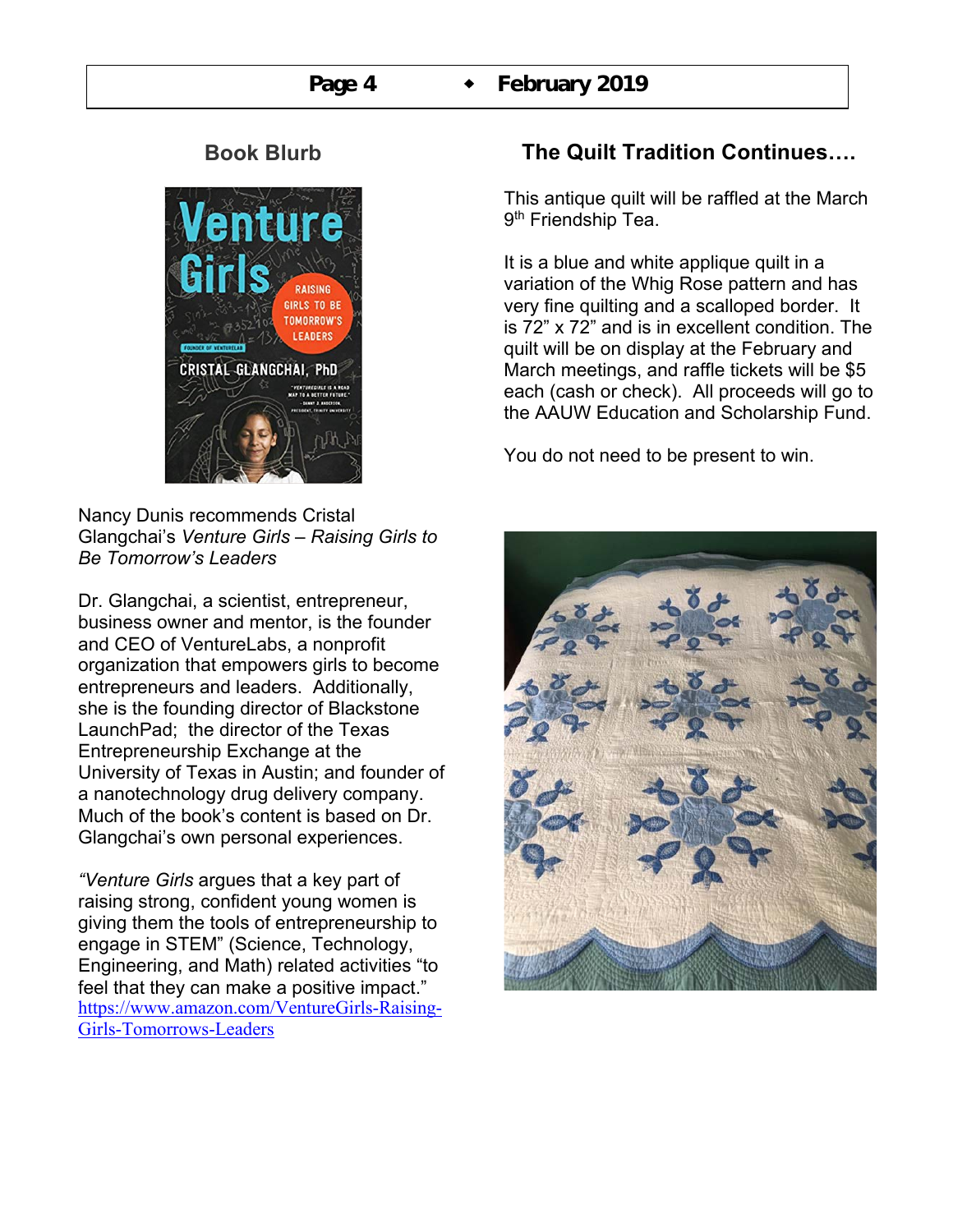

# **Tell Your Member of Congress: Cosponsor and Pass the Paycheck Fairness Act**

The economic well-being of women and families was a central issue in the election of the historically diverse 116th Congress. Now, our legislators have come to Washington with a charge to stand up for women's economic security — and there is no more fitting way to begin than by making real progress toward ensuring all women receive fair pay.

The Paycheck Fairness Act will soon be introduced in Congress — and you can be a critical part of the work to pass it by urging your members of Congress to become original cosponsors and to call for its swift passage.

## **Urge your members of Congress to affirm their commitment to pay equity by cosponsoring the Paycheck Fairness Act today!**

The Paycheck Fairness Act would take meaningful steps to help close the gender pay gap. AAUW advocates have made sure Congress knows pay equity is a priority for women and families. Now, the Paycheck Fairness Act must be a priority in the 116th Congress.

**Our lawmakers must make good on their promises to make progress for gender equity. Urge your members of Congress to cosponsor the Paycheck Fairness Act to help close the gender pay gap.**

Become a two-minute activist, an easy way to advocate for this bill and others AAUW supports. Go to:

https://www.aauw.org/what-we-do/publicpolicy/two-minute-activist/



\*\*\*\*\*\*\*\*\*\*\*\*\*\*\*\*\*\*\*\*\*\*\*\*\*\*\*\*\*\*\*

# **April Branch Meeting Date Change**

The regular monthly branch meeting in April has been changed to **April 6.**

Due to the State Convention being held from April 12 thought the  $14<sup>th</sup>$ , the meeting has been rescheduled to the Saturday before which is April 6. Please be sure to update your calendars.

More information will be coming in the March Newsletter.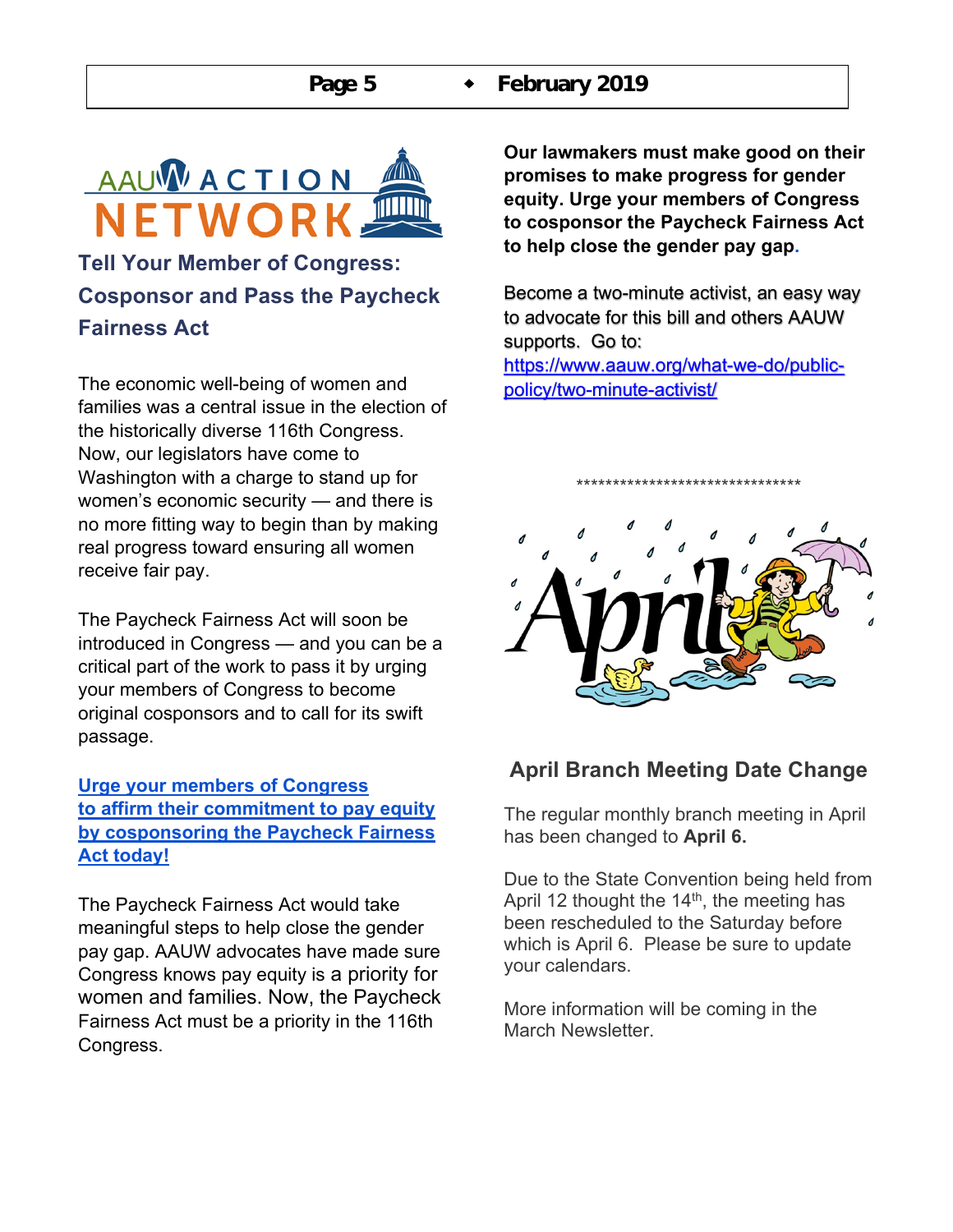

# **FRIENDSHIP TEA and QUILT RAFFLE INVITATION Saturday, March 9, 2019, 11:30 a.m.**

Oswego Heritage House "A" Avenue and 10<sup>th</sup> Street, Lake Oswego

Cost: Tea \$20 per person (RSVP and pay by March 1, 2019) Raffle tickets for the beautiful Quilt are \$5 each

Invite your friends to join you for a most enjoyable traditional tea with finger sandwiches, scones, sweets, and delectables at our Branch's most important fundraiser.

Please make your reservation and pay for the tea online, send checks payable to LO AAUW E&S FUND to: LOAAUW Friendship Tea P.O. Box 416, Marylhurst, OR 97036 by March 1, 2019 or pay at the February meeting. Please include the names of your guests. When paying online add guest names in the special instructions section.

Donations over \$20 are tax deductible. All proceeds support education programs and scholarships. You can purchase raffle ticket for a gorgeous quilt in advance or at the tea. You do not need to be present to win! Contact Stephanie Wagner (stephanie@natureed.org) to purchase tickets.

To volunteer to bring food for the tea, please call Jane Taft at 503-709-3185. To volunteer to set up, serve, or clean up, please call Marge Ransom 503-941-9591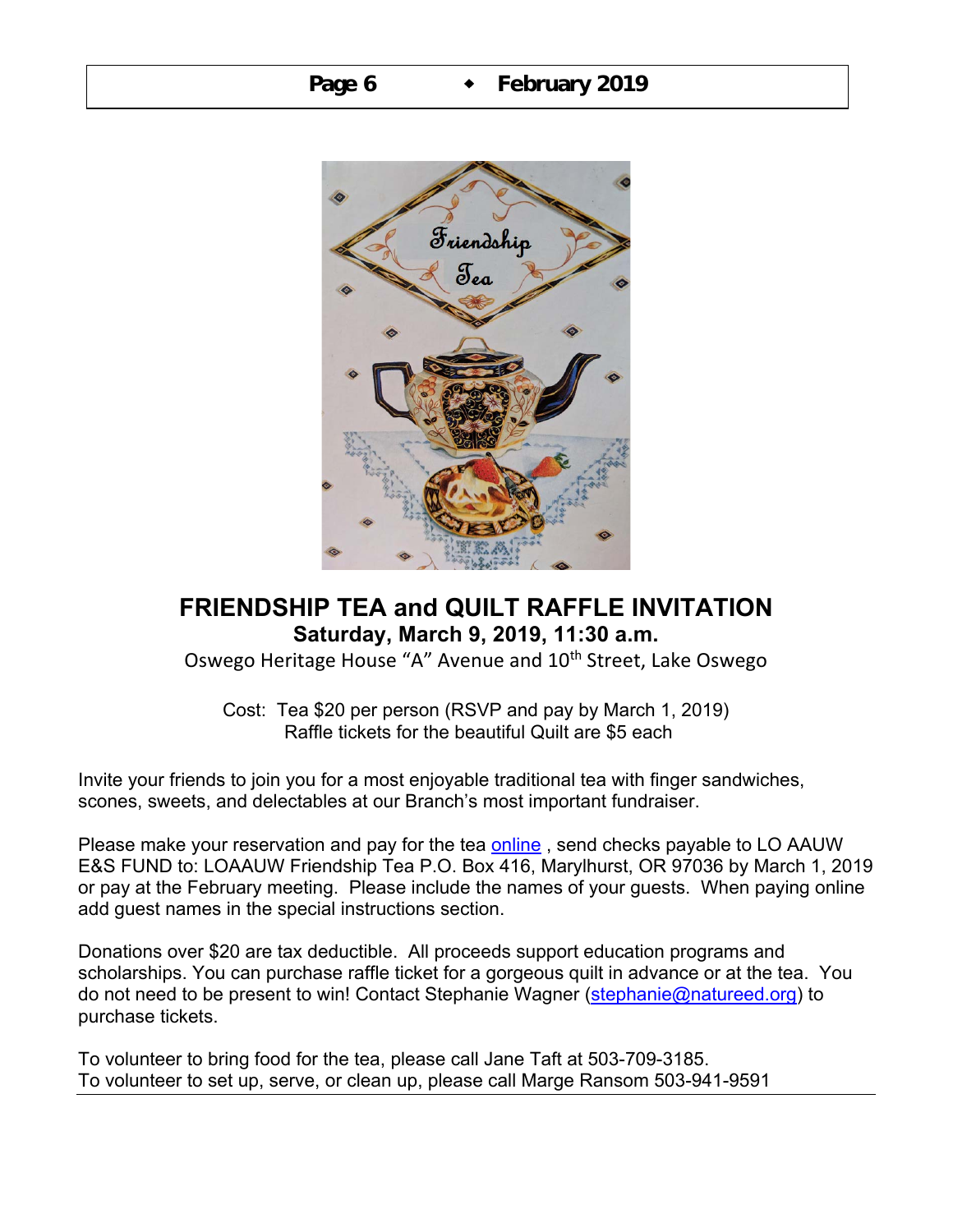### **AAUW FUNDS**

National has new fundraising priorities and has revamped AAUW Funds to support the pillars of the Strategic Plan. Instead of over twenty funds, there are now five.

- 1. **#9110 The AAUW GREASTEST NEEDS FUND** – Gives AAUW the mobility to rapidly respond to new and emerging challenges or opportunities facing women and girls. National would like members to prioritize this fund.
- 2. **#4449 ECONOMIC SECURITY FUND** – Ensures livelihoods for women through achieving pay equity for women, providing training in salary negotiation, and deepening women's retirement security and quality of life.
- 3. **#4450 EDUCATION AND TRAINING FUND** – Addresses the barriers and implicit biases that hinder advancement of women by championing equal access to education and ensuring that education at every level is free from sex discrimination.

#### 4. **#4452 LEADERSHIP FUND** –

Supports the effort to close the gender gap in leadership opportunities by bolstering the participation of and increasing the number of girls and women in leadership roles, particularly in education and nonprofit organizations.

5. **#4451 GOVERNANCE AND SUSTAINABILITY FUND** – Ensures the strength, relevance, and viability of AAUW into the future by implementing best practices in organizational functioning and inclusion and by diversifying revenue.

Donations may be made by credit card online at AAUW.org or by check using the form included in our newsletter.

**\*\*\*\*\*\*\*\*\*\*\*\*\*\*\*\*\*\*\*\*\*\*\*\*\*\***

# **Save These Dates!**

#### **April 11, 2019-Lobby Day at the State Capitol**

This important yearly event features an update on the status of issues important to AAUW, and visits with our state representatives. Let's show our support and make our voices heard!

#### **April 12-14, 2019-State Convention/Salem**

This year's convention, "Breaking Barriers to Leadership", is timed to coincide with Lobby Day. Keynote Speaker Val Hoyle is the incoming Commissioner of the Bureau of Labor and Industries, an important agency working with the State's Equal Pay Act. Other speakers and workshops will be announced in the January state news. The convention will be held at the Salem Convention Center, and The Grand Hotel next door, will house attendees who wish to stay overnight. Please consider attending.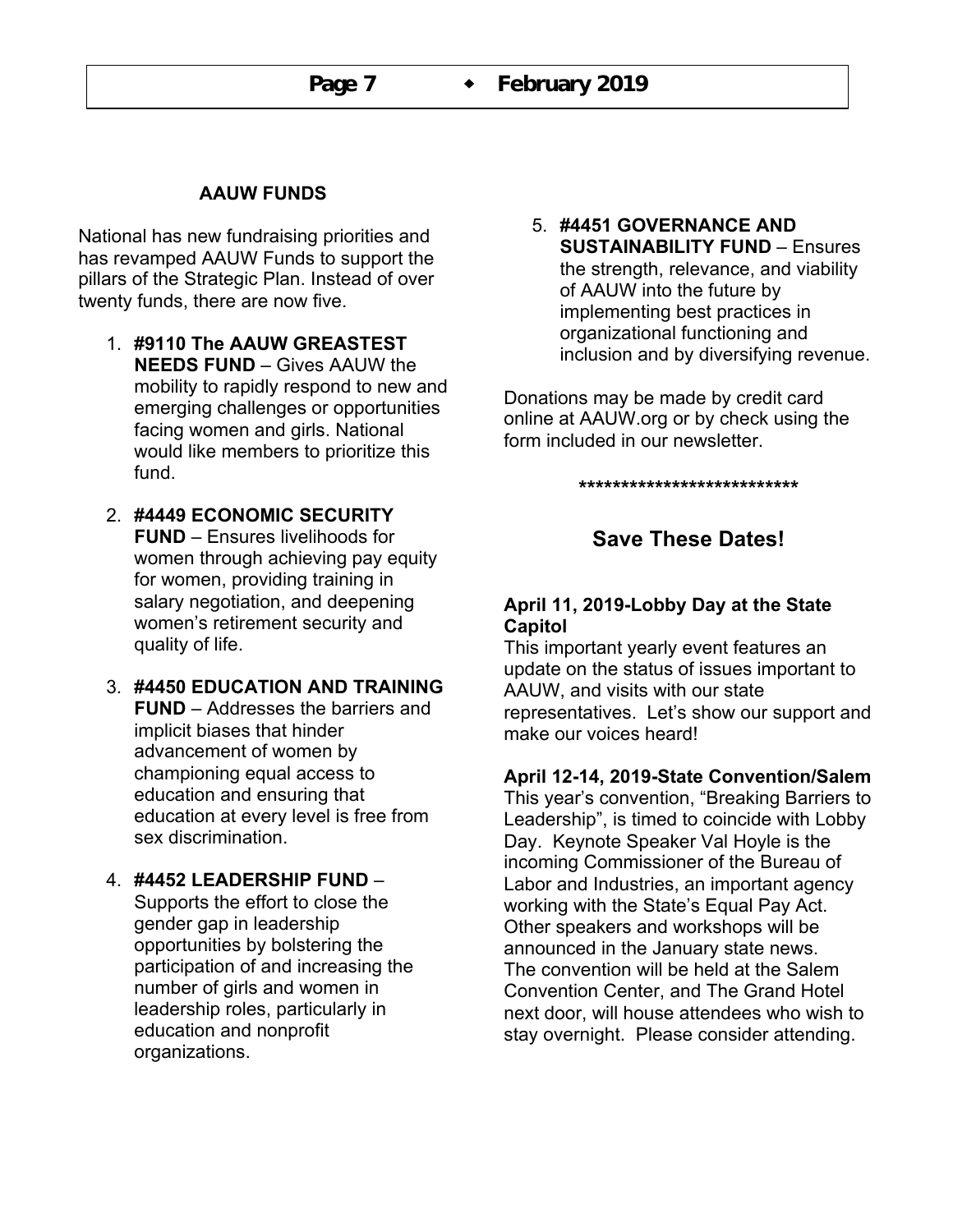#### **LO AAUW FUNDS DONATION FORM**

National AAUW has 5 fund choices which support the pillars of the Strategic Plan.

#### **DONATING BY CREDIT CARD**

- 1. Go to AAUW.org and sign-in
- 2. Click on "DONATE" square on top of the Home Page
- 3. Complete the Donation Page on the website  $-$  For gifts \$25 or higher to be a memorial or tribute, please send that information to Susan Shea

#### **DONATING BY CHECK**

| \$____________________Donation Amount - Write check to AAUW FUNDS                                                                                                                                                                                               |
|-----------------------------------------------------------------------------------------------------------------------------------------------------------------------------------------------------------------------------------------------------------------|
| Giving unrestricted gifts to AAUW Greatest Needs Fund (#9110) allows the most flexibility to<br>respond to new challenges.                                                                                                                                      |
| () #9110 AAUW Greatest Needs Fund - Allocated where most needed                                                                                                                                                                                                 |
| () #4449 Economic Security Fund - support pay equity, retirement security, training in salary<br>negotiation and quality of life                                                                                                                                |
| () #4450 Education and Training Fund – addresses equal access to education and ensuring<br>education is free from sex discrimination                                                                                                                            |
| () #4552 Leadership Fund-Supports effort to close gender gap in leadership opportunities<br>() #4451 Governance and Sustainability Fund - Ensures viability of AAUW into the future<br>by implementing best practices in organization functioning and inclusion |
| Gifts of \$100-\$174 confer membership in the Oregon Century Club<br>Gifts of \$175 and above confer membership in the Oregon Century Club Plus                                                                                                                 |
| Gifts of \$25 or more may be designated to honor a friend or loved one.                                                                                                                                                                                         |
|                                                                                                                                                                                                                                                                 |

This gift is a tribute (living) to  $\frac{1}{2}$  =  $\frac{1}{2}$  =  $\frac{1}{2}$  =  $\frac{1}{2}$  =  $\frac{1}{2}$  =  $\frac{1}{2}$  =  $\frac{1}{2}$  =  $\frac{1}{2}$  =  $\frac{1}{2}$  =  $\frac{1}{2}$  =  $\frac{1}{2}$  =  $\frac{1}{2}$  =  $\frac{1}{2}$  =  $\frac{1}{2}$  =  $\frac{1}{2}$  =  $\frac{1}{$ 

Acknowledgement should be sent to: Name

Adresss

Please send this form and check to LO AAUW, PO Box 416, Marylhurst, Oregon 97036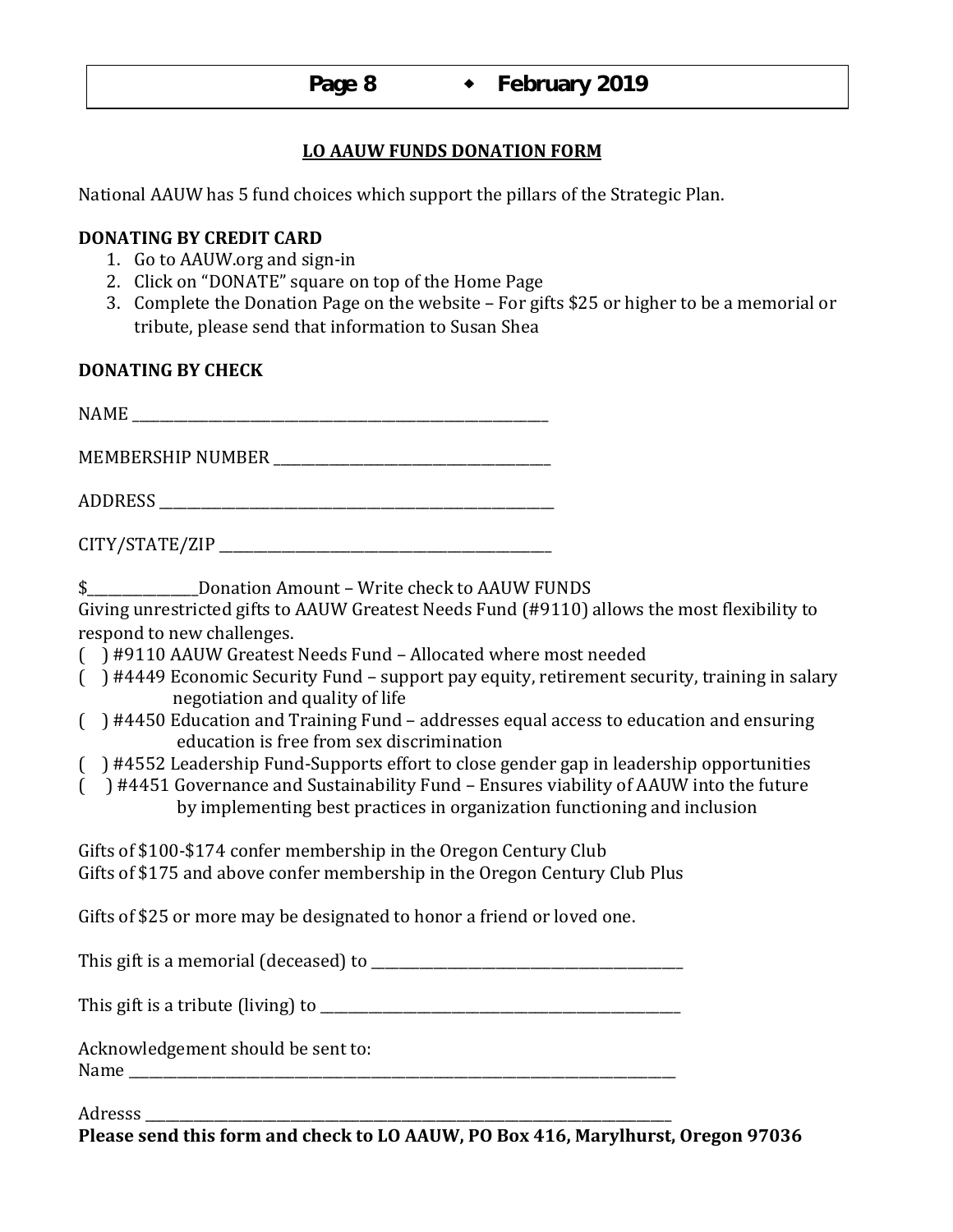# **Interest Group Activities**

**Tuesday Books 4th Tuesday at 11:00 a.m.**

Date: February 26 Book: *The Children of Willesden Lane*  By Mona Golabek Leader: Marty Maharg Location: Szechuan Kitchen 15450 Boones Ferry Rd Lake Oswego

For more information, contact Lynda Bigler, (503) 522-6709, libigler@icloud.com.

#### **Murder by the Book 2nd Wednesday at 12:00 p.m.**

Date: February 13 Book: *Singularity* by Kathryn Casey Leader: Sue Kingzett Location: 4949 Meadows Rd., 2<sup>nd</sup> Floor Conference Room, Lake Oswego

For more information, contact Jane Taft, (503) 709-3185, taft.jane@gmail.com or Stephanie Carter (971) 285-5882 secarter1@gmail.com.

#### **Interpretive Books 3rd Thursday at 9:30 a.m.**

Date: February 21 Book: *The Actual* by Saul Bellow Leader: Laura Eyer Hostess: Ann Keddie

For more information, contact Ann Keddie, rlkavk50@centurytel.net or Linda Watkins, (503) 694-2334, l.and.m.watkins@gmail.com**.** 

#### **Thursday Evening Books 4th Thursday at 7:00 p.m.**

Date: February 28 Books: *Eleanor Oliphant is Completely Fine* By Gail Honeyman Leader: Jackie Magner Hostess: Jackie Magner

For more information, contact Suzanne Kaveckis, (503) 678-1641, smkaveckis@icloud.com

#### **Friday Books 4th Friday at 10:00 a.m.**

Date: February 22 Book: *The Second Coming of the K.K.K.* By Linda Gordon Presenter: Janice Biggerstaff

For more information, contact Joan Waldron, (503) 746-3995, spirit.waldron@gmail.com.

#### **Non-Fiction Books 2nd Monday at 10:00 a.m.**

Date: February 11 Book: *Braiding Sweetgrass: Indigenous Wisdom, Scientific Knowledge and the Teachings of Plants* by Robin Wall Kimmerer Leader: Stephanie Wagner

Location: Cortona Room at Nicoletta's Table. For more information, contact Mary Pat Silveira at mpsilveira@usa.net or (503) 344-4947.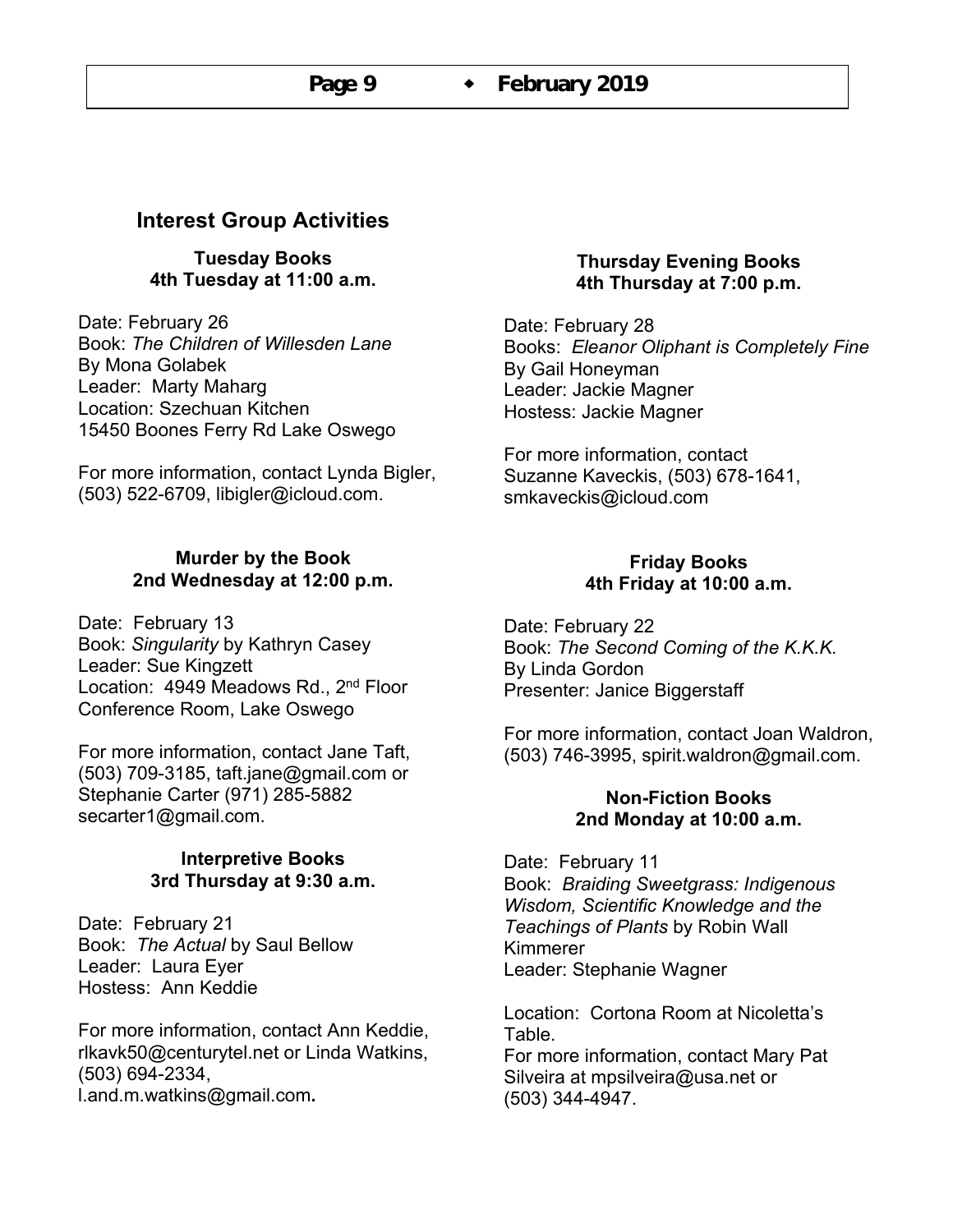#### **Laffalot Bridge 2nd Monday at 1:00 p.m.**

Date: February 11 Location: Home of Bettirae Willis

A fellowship group who play for fun and score using the Chicago method. This group is accepting new members. If you would like to join, be added to the substitute list, or for more information, contact Bettirae Willis, (503) 891-6232 (cell), bewillis@easystreet.net

#### **Lunch Bunch 3rd Tuesday at 11:30 a.m.**

Date: February 19 Location: Jefe (Mexican) 16360 Lower Boones Ferry Rd Lake Oswego

Lunch Bunch is an informal gathering of LOAAUW branch members to chat and enjoy restaurants in the area. Reservations are required. If you are interested in joining us, please contact Diana Ricks at dmricks472@gmail.com or (503) 858-7481

## **Delightful Dining**

Date: February 9 at 6:00pm Location: Susan and Ken Hornung 27 Tanglewood Dr, Lake Oswego RSVP by Februrary 2 to either secarter2@gmail.com or vlark9359@gmail.com For more information, contact Jane Taft at taft.jane@gmail.com

#### **Portland Center Stage Date and Time Vary**

Season ticket holders for the Portland Center Stage's Thursday matinees will enjoy a year of musicals, dramas, and comedies.

For more information, contact Betty Barber at (503) 675-0594 or barberbc@yahoo.com.

#### **Advocacy Interest Group 2nd Friday at 1:00 p.m.**

Date: February 15 Location: West Linn Library, 1595 Burns St.

Newly formed in 2018, this group is currently working on a program to share information about Oregon's Equal Pay Law and Title IX. For more information, contact Jeanne Lemieux at jeanne.e.lemieux@gmail.com or (503) 816-7488

**Is there a special interest group that you don't see among the ones listed but would like to suggest? If so, please contact Marty Maharg at martymaharg@hotmail.com**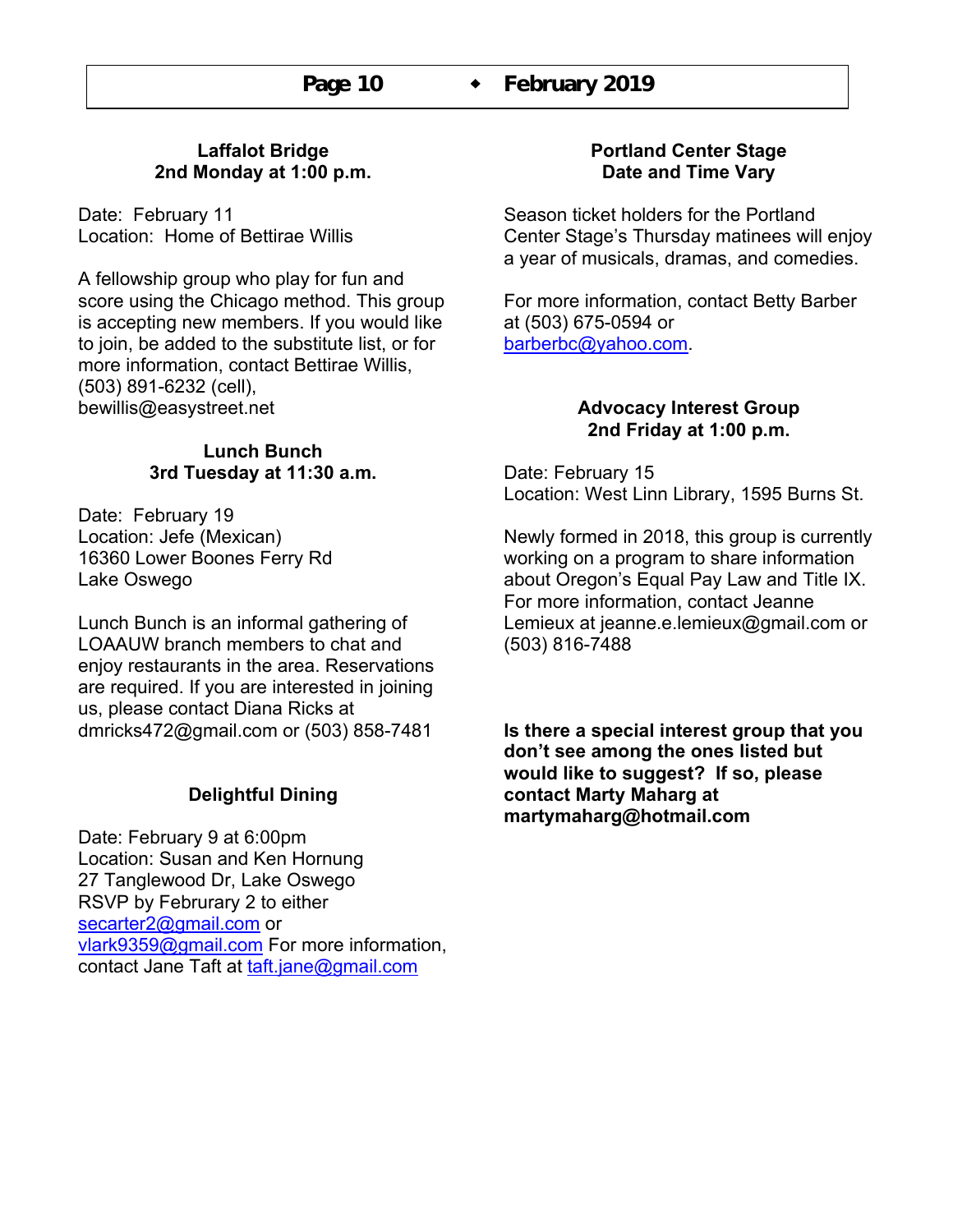| <b>February 2019</b> |                                                                                  |                                      |                                    |                                                         |                                       |                                                                            |  |  |  |  |
|----------------------|----------------------------------------------------------------------------------|--------------------------------------|------------------------------------|---------------------------------------------------------|---------------------------------------|----------------------------------------------------------------------------|--|--|--|--|
| <b>Sunday</b>        | <b>Monday</b>                                                                    | <b>Tuesday</b>                       | Wednesday                          | <b>Thursday</b>                                         | <b>Friday</b>                         | <b>Saturday</b>                                                            |  |  |  |  |
|                      |                                                                                  |                                      |                                    |                                                         | $\overline{1}$                        | $\overline{2}$                                                             |  |  |  |  |
| 3                    | $\overline{4}$                                                                   | 5<br><b>Board</b><br><b>Meeting</b>  | $6\phantom{1}$                     | $\overline{7}$                                          | 8                                     | 9<br><b>Branch</b><br><b>Meeting</b><br><b>Delightful</b><br><b>Dining</b> |  |  |  |  |
| 10                   | 11<br>Non-<br><b>Fiction</b><br><b>Books</b><br><b>Laffalot</b><br><b>Bridge</b> | 12                                   | 13<br><b>Murder by</b><br>the Book | 14                                                      | 15<br><b>Advocacy</b><br><b>Group</b> | 16                                                                         |  |  |  |  |
| 17                   | 18                                                                               | 19<br>Lunch<br><b>Bunch</b>          | 20                                 | 21<br><b>Interpretive</b><br><b>Books</b>               | 22<br><b>Friday</b><br><b>Books</b>   | 23                                                                         |  |  |  |  |
| 24                   | 25                                                                               | 26<br><b>Tuesday</b><br><b>Books</b> | 27                                 | 28<br><b>Thursday</b><br><b>Evening</b><br><b>Books</b> |                                       |                                                                            |  |  |  |  |